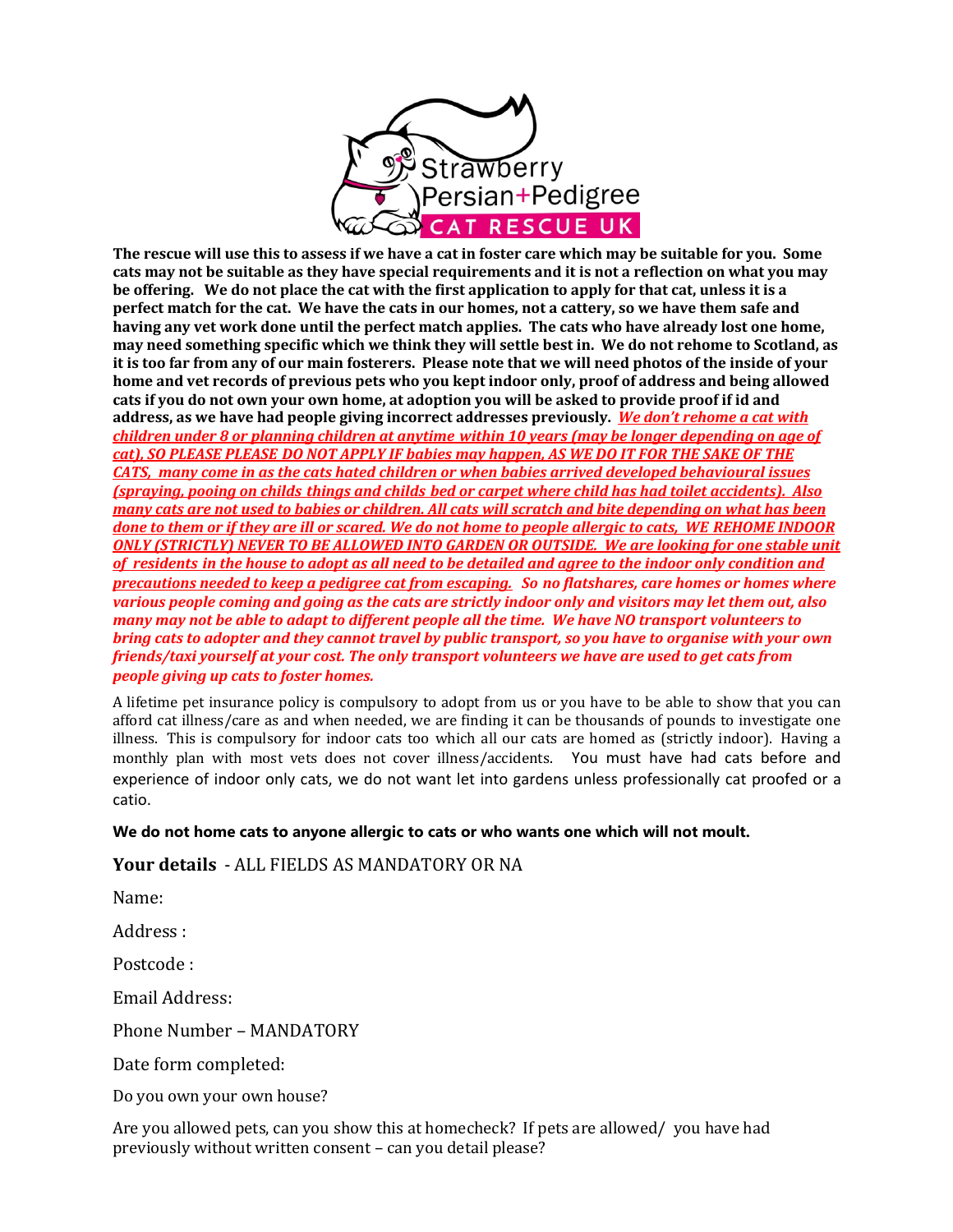What type and size of home do you live in?

Which parts of the home will the  $cat/s$  be allowed access to?

How often do you move? Include when you last moved and when you plan to move again.

Is it possible you may have children at any point in the next 10 years?

Please note – we do NOT home with someone planning or trying to have children – most cats come to us having been given up due to children/babies arriving or cat hating them.

**INDOOR MEANS NOT GIVING CAT CHOICE OF GOING OUTDOOR - MANY PEDIGREE CATS GET STOLEN OR LOST OR RUN DOWN - IT DOES NOT MEAN YOU LET IT BE INDOOR IF IT WANTS TO BE OR WHERE** <u>YOU ONLY LET IT INSIDE AT NIGHTIME, that is not indoor only. Indoor only mean no windows or</u> doors to be left open unless cat proofed, INCLUDING IN HOT WEATHER UNLESS CAT IS SHUT **SECURELY OUT OF THAT ROOM. LITTER TRAYS ALSO THEN HAVE TO BE INDOOR. DOES ANY OF THIS CONCERN YOU – YES/NO?**

We rehome very few outdoor access cats - so do not send us a form unless you have found a cat who can have outdoor access on our website. We rehome 99% of cats as strictly indoor only, For an indoor only cat, a safe catio is fine, and also if your garden is fully cat proofed (this does not mean just a fence), it means netted over top or a cat proofed top.

IF YOU LIVE IN A FLAT – THE CAT CANNOT BE ALLOWED ACCESS TO A BALCONY – UNLESS IT IS CAT-PROOFED, fully enclosed and netted over top of it. Do you have a balcony? YES/NO

Have you lived with a cat before? YES/NO

Have you had a pedigree cat before? YES/NO If yes, what breed?

Can you supply vet records for 2 previous pets to show vet care?

Have you had an indoor only cat before? YES/NO

Please explain why you are applying for an indoor only cat-

How long are you prepared to give the cat a chance to settle or integrate with your other pets? Have you had to return any rescue cat after adopting? If returned, why?

When are you looking at adopt (timeframe – we don't hold cats for more than a week at busy times when space is short).

Do you plan to move home or have holidays planned? If so, when is this?

If you have holidays planned, who will care for your cat?

Did you ever allow any previously owned cat outside?

Have you had a cat disappear before/be run over? YES/NO

Are you near busy roads and if you do, do you have a porch/inner door to stop a cat running outside?

# **Cat you are looking for**

Are you happy to insure your pet with a lifetime policy (that covers a condition for not just that year but for a lifetime (you get 5 weeks free insurance at adoption to look at best options for you)? or show you are cover vet costs? YES/NO

Have you looked at adoption fee of the cats you have liked, as without adoption fees we could not save cats. The adoption fee funds most of our work as we are not like big rescues and we don't get inheritances or huge donations. We ask that you confirm that you can afford adoption fee for the cat and future vet bills? YES/NO

PLEASE NOTE ADOPTION FEE HAS TO BE PAID AT ADOPTION IN FULL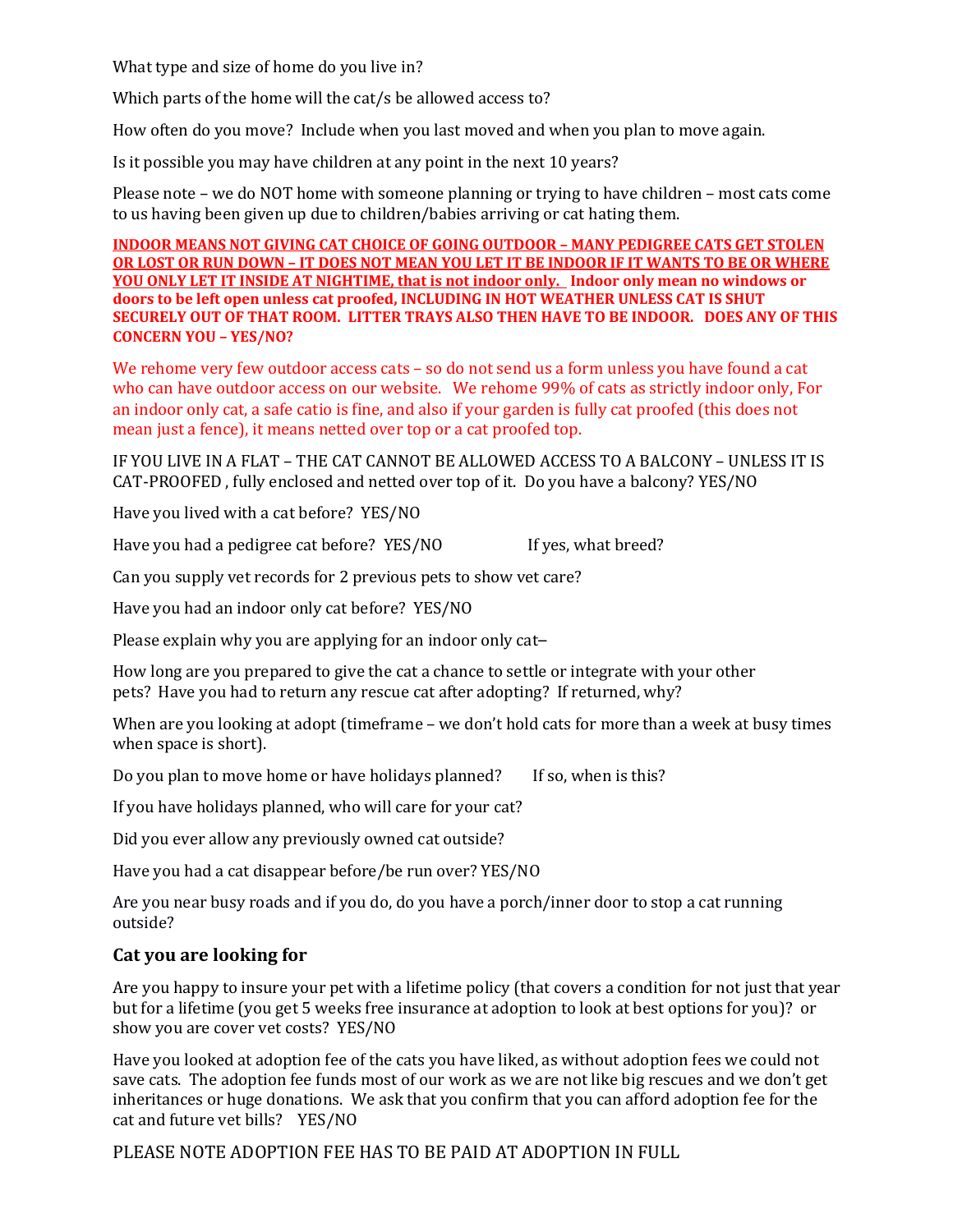Are you prepared to feed the adopted cat on good quality food the cat is already on at rescue? If the cat is older, we recommend renal food to support their kidneys.

Breed of cats you may like and ideal colour if we have one?

Sex of cat – all will be neutered or spayed: Male/Female/Don't mind

Age of cat – anyone being flexible on age may give a home to a golden oldie is always much appreciated, as we never decline taking in older cats if we have room to take in at that time.

Would you adopt a cat on medication at time of adoption? YES/NO/SHORT TERM ONLY

What do you NOT want in a possible pet?

Are you looking for a very affectionate cat who will need love and your time (please note very affectionate cats who needs  $24/7$  love may not adapt to someone working fulltime unless used to that)?

Will you let a cat sleep with you? YES/NO

If not, please understand that many indoor only cats may be used to sleeping with its human parents and in a small flat where someone works fulltime, sleep time can be a big bonding time in every 24 hours -

## **Humans in your house?**

All humans must be listed, including YOU (and ages).

For others in home, please detail their relationship to you?

Please note - We do not home to housesharing or flatsharing homes, as the people in the home can then vary and not be committed to indoor only etc.

What jobs do all the adults do or if home fulltime etc including YOU ?

What hours do adults do with their job and any other commitments which mean being away or out of home for long periods?

How long in hours may a cat be left alone in every 24 hours?

Do you have young children stay over (we do NOT home with children under 6 who are resident at a home permanently)? Or visit regularly?  $YES/NO$  How often?

Can cats be put in a safe place during those visits, like child gates to keep children OUT of the cat safe room? YES/NO

Are visiting children respectful of cats? Have they lived with cats before?

Do you accept that cats are animals and may bite or scratch a child/adult? YES/NO

If you do have visiting children, do the cats have high levels, maybe cat frames or rooms that cat/s can escape to?

#### Animals in your house? – ages, sexes and if spayed/neutered?

Temperament of any pets you have?

Have they lived with cats before?

#### Are you current pets vaccinated? If Yes please list dates

What diet do you feed any cats you currently have on? Please list brand of the food and if dry or wet. We do not allow cats to be rehomed to be fed supermarket brand food or **Felix/whiskas/purina brands.**